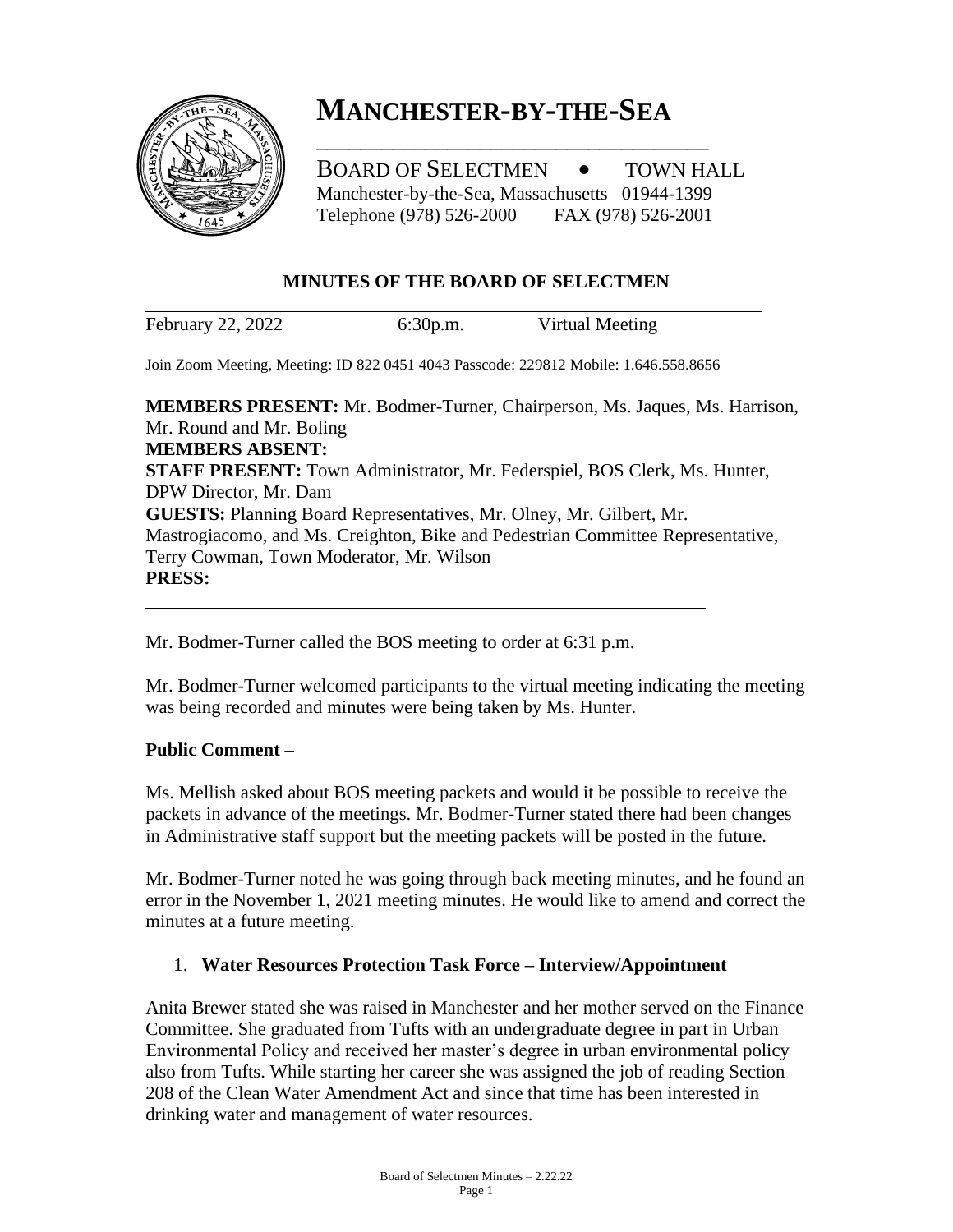Ms. Jaques asked if Ms. Brewer had any time constraints. Ms. Brewer is retired and although she has commitments and serves on boards outside of Town, she believes she has time to participate in the Water Resources Protection Task Force (WRPTF). Mr. Round the Board's representative to the WRPTF noted the Task Force held its first meeting this past week. Mr. Gang, Chair of the Conservation Commission and leader of the Task Force divided the members into working teams. He stated he believes Ms. Brewer is a good fit for the Task Force and asked what area of Water Protection most interested her. Ms. Brewer replied she is interested in distribution and land use issues which cover watershed protection.

Ms. Harrison and Mr. Boling thank Ms. Brewer for volunteering. Ms. Harrison stated Ms. Brewer will be and asset to the Task Force. Mr. Boling added her resume and comments stand on their own.

*Ms. Jaques moved to approve Ms. Brewer to the WRPTF as an at large member, Mr. Round seconded the motion. The motion passed unanimously by roll call vote.*

# **2. Planning Board Presentation – Proposed Zoning Amendments**

The Planning Board was represented by Vice Chair Sarah Creighton. Ms. Creighton stated Mr. Bobrowski had reviewed the Town By-Laws and made several recommendations. The Board has renumbered some By-Laws and deleted others that were obsolete, redundant, and/or non-compliant. The purpose of the changes is to improve ease of use and add clarity. Working with the Zoning Consultant the Board has completed the work that was started two-years ago.

Changes to the LCD has been identified as the first priority. The goal is to expand laboratory use to an area east of School Street through a Special Permit Application (section 4). Requirements for the LCD may be reduced by Special Permit granted by the Planning Board. Height restrictions for commercial buildings are proposed to increase from 35' to 55'. This will allow for increased commercial uses and more flexibility in granting Special Permits.

Ms. Creighton clarified this is not an approval of any given project. The changes expand the use that currently exists west of Pine Street to include the area east of School Street. The Planning Board has highlighted the issues and the LCD is a standalone draft of proposed changes.

Ms. Creighton stated Sections 1-4 contain minor changes that consolidate definitions and clarify RD1 and RD2 Districts. The Changes replace narrative with a table to simplify, update and correct errors and omissions. Non-conforming uses were revised and expanded to make regulations consistent with current case law.

Accessory Dwelling Units (ADU) (9.1) Current regulations call for a lot size twice as large as single-family residence and in Manchester this is an unrealistic requirement. The new provision provides for 20 ADU annually. The answer to why increase the number of ADU is to provide for a range of housing options in Town; this change is happening across Massachusetts and is part of both the Town's Master Plan and Housing Production Plan.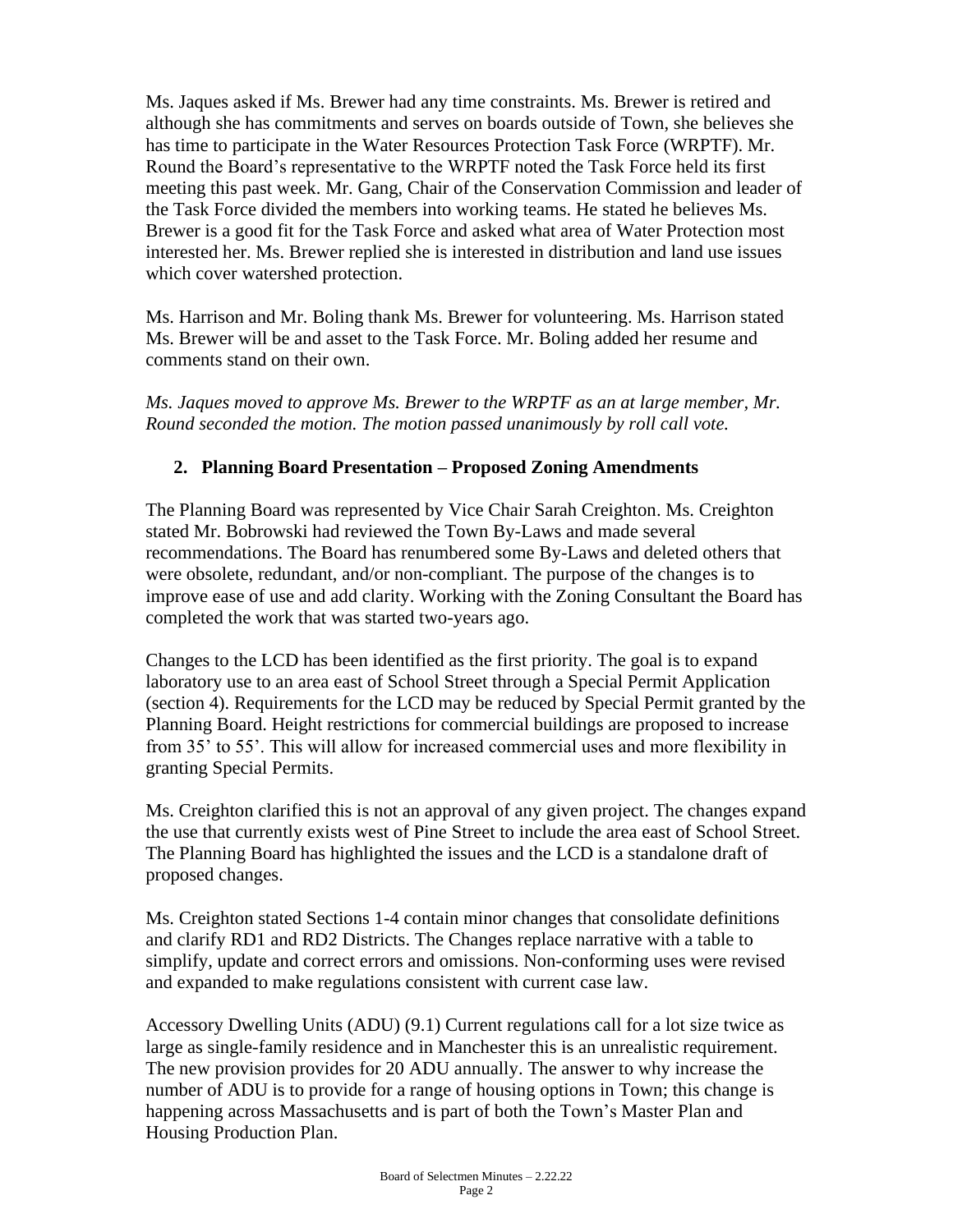Additionally, the Board is considering changes to the General Requirements and Administration sections. There are a number of other items in process and under consideration. The question has been asked if the changes require a Financial Analysis. The Planning Board does not believe this is a requirement. Additionally, the Planning Board is requesting a budget line for Town Counsel.

Mr. Olney thanked Mr. Orlando, Building Inspector, Ms. Mellish Chair ZBA and Chair Finance Committee and Ms. Brown, Town Planner for their support through the process. He added the question of how do the changes impact the Town? He believes there is no good answer. However, he suggested the better question is what the consequences are positive and negative of a proposed change on, traffic, groundwater, and taxes for the Town. Those answers are provided through the comprehensive permitting process where the Board reviews and evaluates how a specific project will impact the Town.

Mr. Bodmer-Turner thanked the entire Planning Board for their effort weaving through the process over two-years. He added it was hard work and there remain challenges ahead.

Ms. Jaques also thanked the Board and asked if the ADU number was arbitrary. Ms. Creighton stated the number was to alleviate fears of the Town being overwhelmed by requests for ADU. Mr. Olney added in Gloucester there were only 8 ADU added in the past year, and he does not anticipate the Town will be overwhelmed with requests. Ms. Jaques also asked if there were any "teeth" built into the change. Ms. Creighton stated it is the similar process to building permits with a similar remedy.

Mr. Boling asked if the Administrative Section was advisory or established. Ms. Creighton stated the roles and powers exist in Section 7 and are being moved and updated. Mr. Boling suggested there may be an overlap with General By-Laws and suggested a review for bookkeeping purposes. Mr. Boling also asked around amnesty for existing ADU requesting that the window for amnesty be made clear as part of the process. Mr. Boling added that "modest changes" afforded by right for ADU sounds subjective. Mr. Olney replied there are some specifics in the By-Law noting there cannot be two front doors and some judgements and final decisions rest with the Building Inspector.

Mr. Round asked how the change to West of Pine Street came about. It was thought to be related to New England Biolabs but was not confirmed. Ms. Creighton stated zoning catalyst events precipitate zoning changes. Ms. Harrison requested more specific details about proposed By-Law changes. She concurred with Mr. Boling that it would be good to have a defined amnesty period for ADU and cautioned not to count existing amnesty ADU as part of the annual total.

Mr. Bodmer-Turner confirmed the Public Hearing on February 28, 2022 is limited to LCD questions. Ms. Creighton stated that was correct. He asked if additional questions should be held for the Public Hearing and Planning Board Chair, Mr. Mastrogiacomo agreed that would be best. Mr. Bodmer-Turner also confirmed that Special Permit review Sections of the By-Law would not be discussed until the June Town Meeting. That too was confirmed by Ms. Creighton.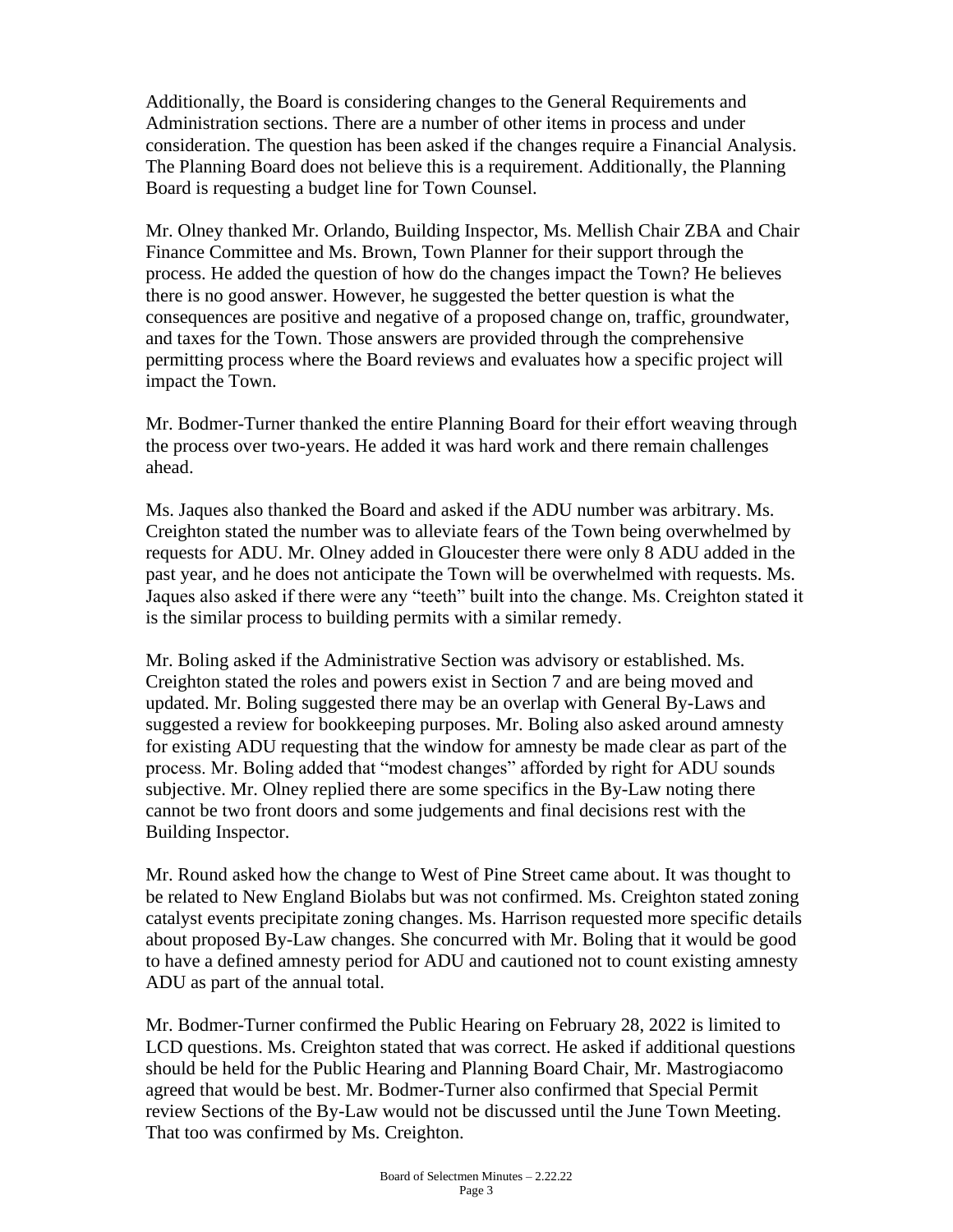Ms. Mellish indicated there were ADU for employees living on the premises and believes that the review should include the totality of ADU.

3. **Open Space & Recreation Plan –** Due to a scheduling conflict with School Vacation week postponed to March 7, 2022 meeting.

# **4. Bike & Pedestrian Committee Grant Proposal Recommendations**

Mr. Cowman representing the Bike and Pedestrian Committee (Bike & Ped) introduced the grant proposal with the endorsement of both the Police Chief and the DPW Director for a Shared Street Grant of \$50K for signage and intersection improvements in Town. Additionally, the District and Memorial School Principal also supported the proposed possibilities of safety improvements along walking and biking routes to schools.

The objective of the grant is to improve pedestrian and biking safety by implementing speed and traffic calming pedestrian activated crosswalks and speed feedback signs at primary intersections and access routes to Memorial Elementary School and the Middle High School. The grant request will cover 4 sets of pedestrian activated lights for intersections and 5 solar speed feedback signs. The new signage will be located at Pine and Pleasant Streets, School, and Pleasant Streets, and along Norwood Avenue.

Mr. Dam introduced an additional grant possibility for "Projects" with funding up to \$200K. This funding would go toward intersection improvements at the intersection of Harbor and Bridge Streets. Mr. Dam added both grant applications were due on March 1, 2022.

The Board discussed the proposed Shared Streets Grant and agreed the intersections included in the grant proposals are challenging and would benefit from motion activated cross walks with flashing lights and speed feedback signs. The Board also agreed the intersection at Bridge and Harbor Streets should be modified as most recently proposed.

*Ms. Jaques moved to approve grant applications for improvements at intersections of Pine and Pleasant Streets, School, and Pleasant Streets, and along Norwood Street and for work at Harbor and Bridge Streets. Mr. Round seconded the motion. The motion passed unanimously by roll call vote.*

Following additional discussion.

*Mr. Bodmer-Turner moved to rescind the motion. Ms. Harrison seconded the motion. The motion passed unanimously by roll call vote.*

*Mr. Boling moved to authorize the Town apply for a Shared Streets grant for improvements to signage and crosswalks at intersections of Pine and Pleasant Streets, School and Pleasant Streets, and along Norwood Avenue. Ms. Harrison seconded the motion. The motion passed unanimously by roll call vote.*

*Ms. Harrison moved to authorize the Town to apply for a grant under "Projects" to improve the intersection of Harbor and Bridge Streets; Ms. Jaques seconded the motion. The motion passed unanimously by roll call vote.*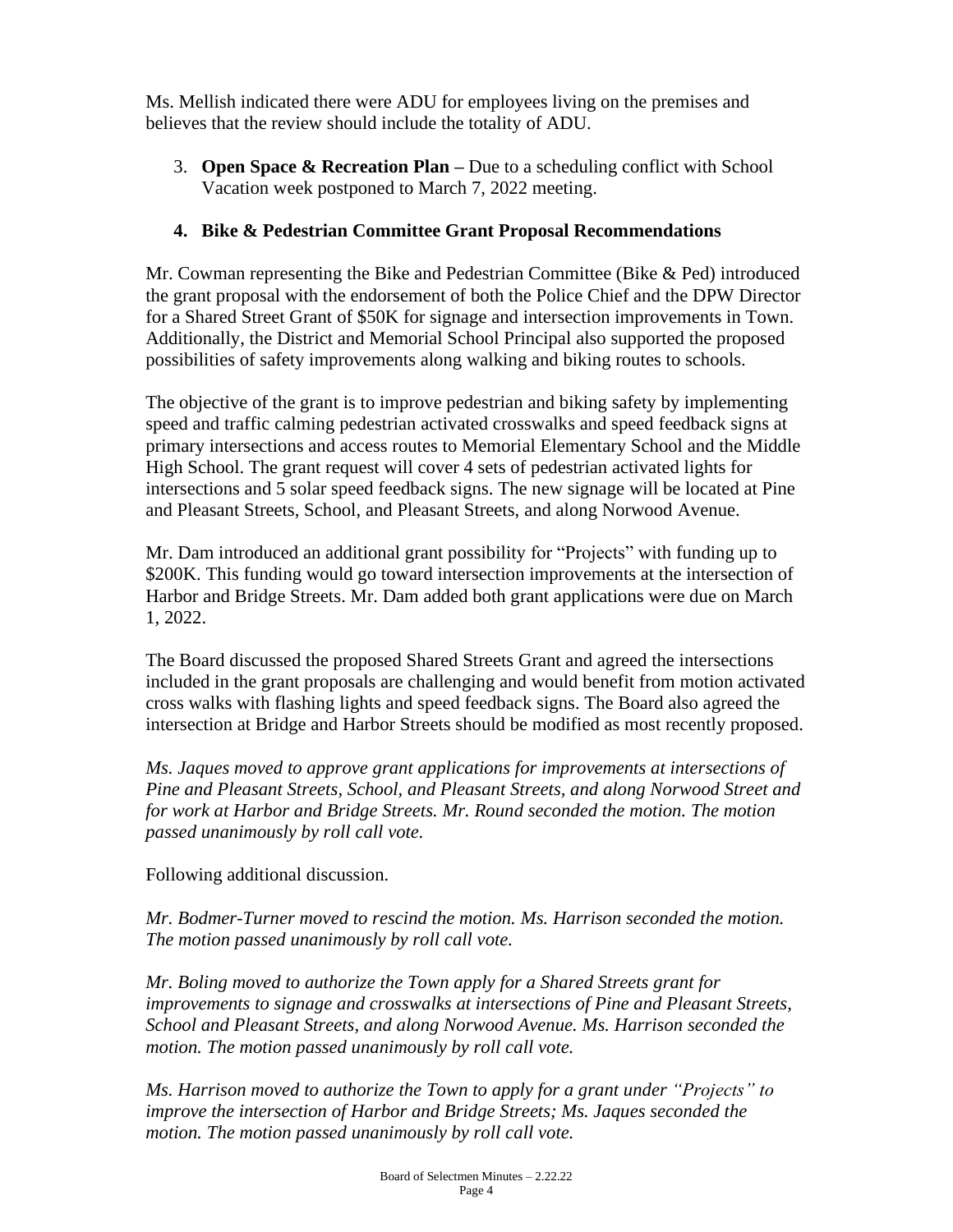# **5. Town Meeting a. Discuss/Approve Dates of ATM and June Special Town Meeting**

Mr. Bodmer-Turner stated the Board would be discussing and approving dates for both the Annual Town Meeting (ATM) and the Special Town Meeting (STM) and discussing Warrant Articles for the ATM. He asked for a motion to schedule the ATM.

*Ms. Jaques moved to schedule the Annual Town Meeting for Monday, April 25, 2022 at 7:00 p.m.; Ms. Harrison seconded the motion. The motion passed unanimously by roll call vote.*

Mr. Wilson provided information on seating capacity at the new Memorial School indicating there was capacity for 270 people with social distancing and for significantly more without social distancing. At this time in the Covid cycle he is comfortable with holding Town Meeting inside.

The date for STM was discussed. The vote was delayed in order to confirm with the District that the Memorial School would be available for an earlier date in June, prior to the last day of school.

# **b. Discuss Articles for the ATM and Special Town Meeting**

Mr. Bodmer-Turner indicated the Town Budget and associated information would be presented at ATM. Additional Warrant Articles may include:

- ➢ Planning Board changes for the LCD
- $\triangleright$  Room Tax Mr. Boling stated he did not believe there would be an objection to the Room Tax
- ➢ Change the Board of Selectmen name to Select Board
- $\triangleright$  Consent Calendar Mr. Boling asked Mr. Wilson if he would be including a Consent Calendar for ATM. Mr. Wilson indicated the only item for a Consent Calendar would be the Annual Report and there was likely no need for a Consent Calendar at ATM.
- ➢ Citizen Petition latest filing date is February 23, 2022
- $\triangleright$  Fire Chief is requesting sprinkler systems for specific properties/uses
- ➢ Amend the By-Law to change the date of ATM from the first Monday in April to the last Monday in April. The Board discussed and postponed a decision to the Board's meeting on March 7, 2022. Mr. Wilson suggested holding this for the STM where there maybe more residents to weigh in on the subject. The most significant reason for not changing the meeting to the last Monday in April is the need to prepare a ballot for Town election and the 35-day lead time for the ballot prior to the election in May.
- ➢ STM reconsider the MERSD Budget depending on what happens at the Essex Town Meeting.

# **6. FY23 Budget Discussions – Public Safety and Public Health Staffing**

Mr. Federspiel stated as the Town gets closer to finalizing a proposed FY23 Budget, there is a need to discuss staffing. Chief Fitzgerald has requested that the Town backfill the vacancy caused by the long-standing injured officer. Given the changes in Police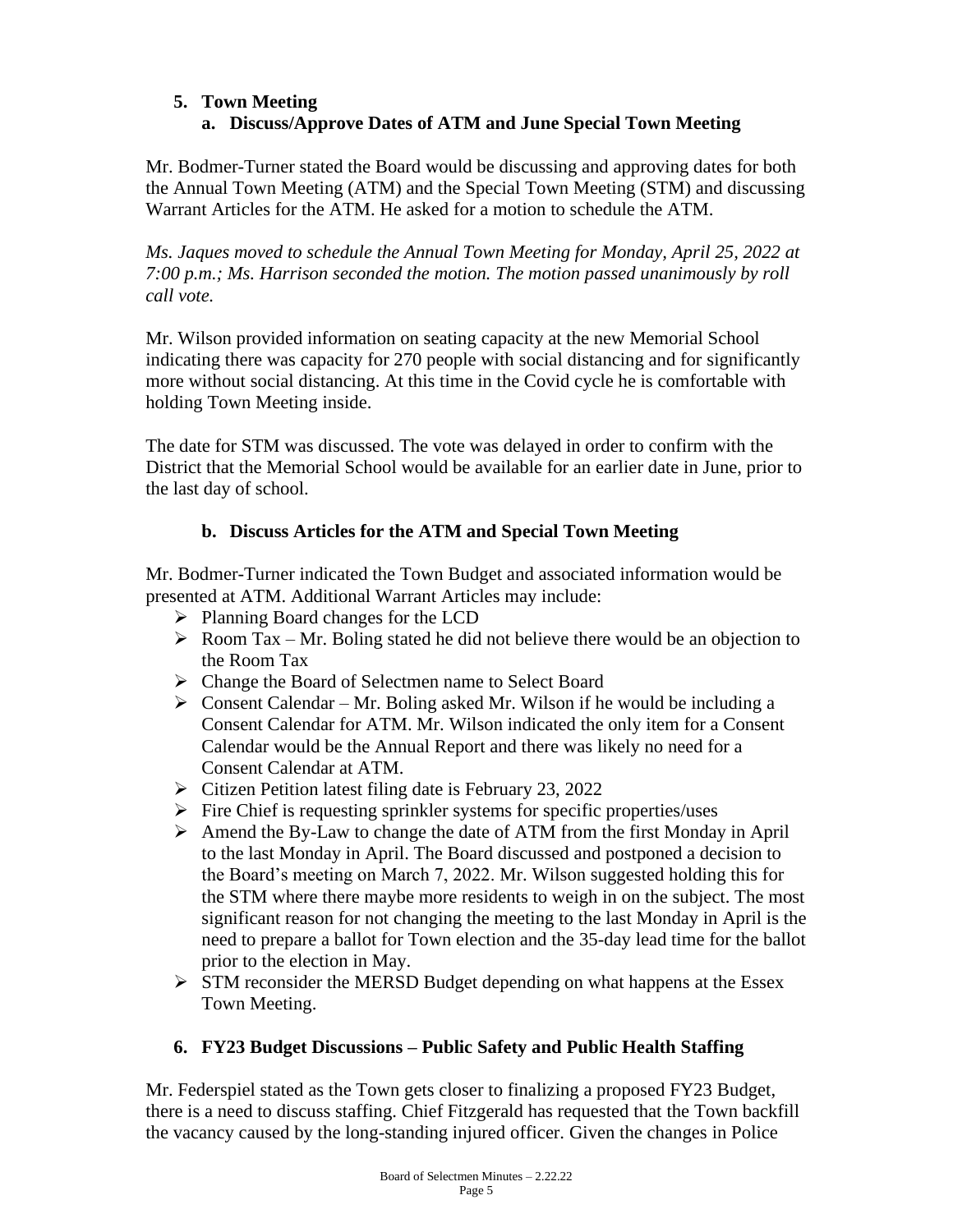Reform that will impact Reserve Officer staffing, the Finance Committee is inclined to agree with this request.

Fire Chief Cleary seeks to add staff as well. He advocates having four Firefighters on duty each shift. The Town currently has three Firefighters on duty with one "Floater" who fills in for Firefighters out sick or on vacation. Adding three new hires and moving the "Floater" to a regular shift would provide for four Firefighters on each shift. This would provide 4 on 60% of the time if we allowed crews to drop down to three when a Firefighter is out on leave time (in other words, don't backfill using overtime.)

The choices about staffing in the Fire Department comes down to desired service levels. The Chief contends that minutes count in a structure fire and waiting for mutual aid could make the difference between saving a structure or not. Fortunately, the Town has had very few large structure fires.

Back-to-back EMS calls happen 4-6 times a months. Our ambulance service is at a premium level. Most towns our size do not offer town ALS ambulance service. And while call firefighters are dwindling most everywhere, most communities under 6,000 do not have 16 career firefighters. The Town residents appear focused on having a high level of public safety service and may well support increasing the staff of the Fire Department.

The Town has a strong possibility of securing a SAFER grant to pay 100% of the cost of new firefighters for the first three years. After year three the Town is responsible for 100% of the new costs. If the Town decides to go with the Regional Dispatch Service, the savings we realized almost fully covers four new Firefighters.

The Board of Health would like to establish the position of Health Agent, a position that most communities have. In the past, Manchester had a Health Agent either on its own or shared with Essex. Currently, we have a 26 hour a week Administrator, a 10 hour a week Nurse and contracts for Title 5 septic work and various inspections (food, housing) but no Health Agent.

During Covid we have used over \$61,000 in grant funds to expand the hours of the Administrator and the Nurse to address needs of the pandemic. Going forward the Town could use ARPA (American Rescue Plan Act) funds for four years to help pay for the added expenses of hiring a Health Agent. After that the expense will need to be covered by the general fund. The Town could gradually ease off ARPA funds to avoid a jump in general fund use in four years.

Attached is a spreadsheet that presents a "status quo" budget along with two options. Option B shows hiring a full-time Health Agent with a part time clerk at 18 hours a week. Option C shows a part time Health Agent and a part time clerk, both at 26 hours a week. Also attached is a description of some of the budget items as well as a list of the duties for which the BOH and Health Department are responsible.

While the pandemic will end, we will be dealing with COVID as an endemic disease and COVID has exposed the underfunding of Public Health Systems. The State has allocated \$200M in new funding for Public Health needs. These funds will be going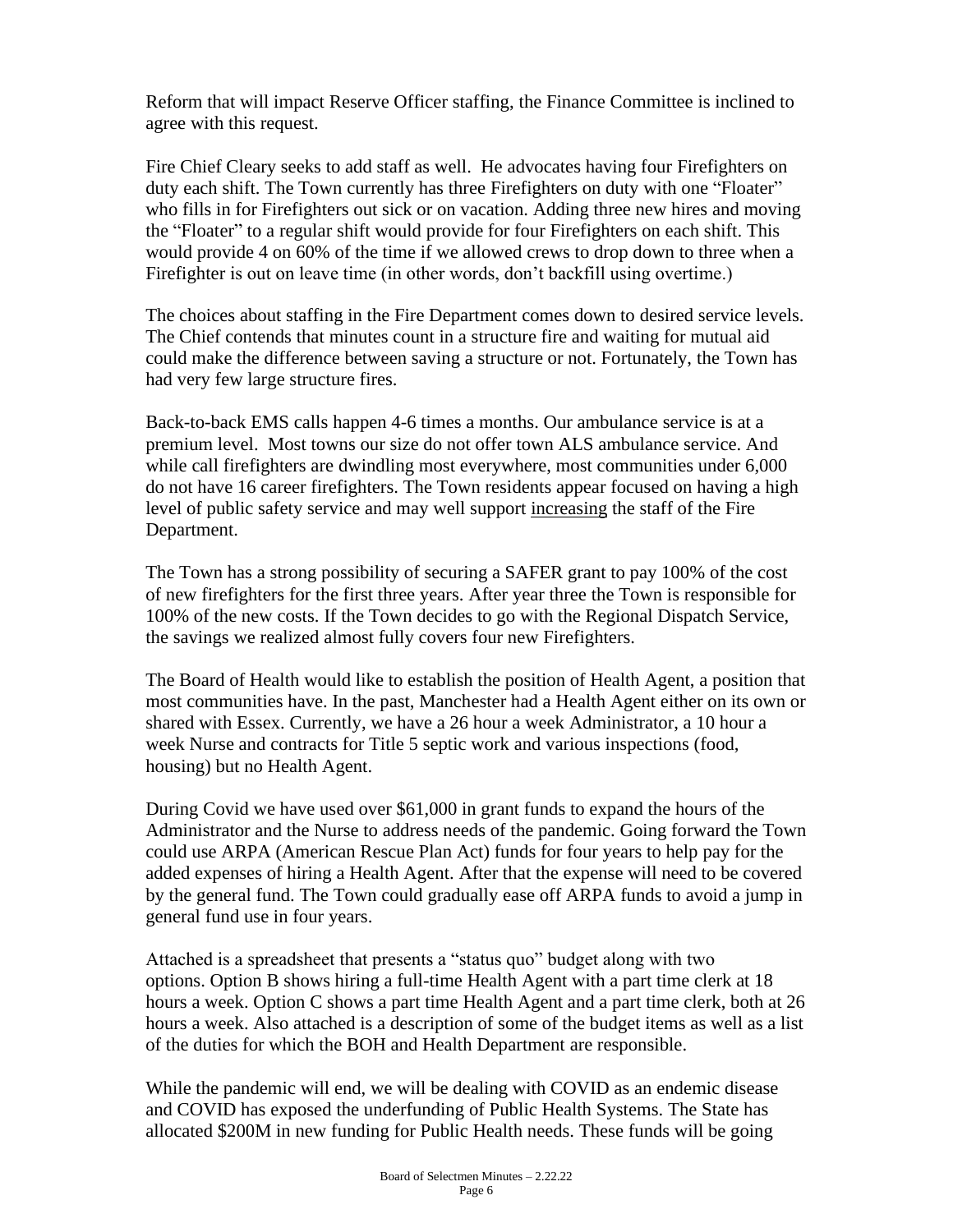toward improving training and the certifications needed for Public Health personnel as well as encouraging regional approaches to delivering Public Health services.

The Finance Committee has not taken a position on the Fire Department or Board of Health requests. The Committee will be discussing the impacts of these staffing requests on the long-range budget forecasts along with other looming costs including the possibility of a school override next year, new capital needs and more at their February and March meetings.

## Board Discussion

Mr. Bodmer-Turner asked the Chief to clarify discussions with the Finance Committee around the Safer Grant and new hires. The Chief stated there is a strong possibility the Town will be awarded the grant to bring Department staffing up to 4 full time Firefighters. In discussions with the Finance Committee the Committee proposed placing the Fire Department hiring in a Warrant Article. The Chief understands that if that happens and the Warrant does not pass, and he is not awarded the Safer Grant he will not have any new hires during FY23. Discussions with the Finance Committee are ongoing.

Mr. Boling asked if the Chief's budget is being increased by \$30K with the assumption and hope that the grant goes through and if the \$30K is not used by the Fire Department the \$30K is returned. Again, discussions with the Finance Committee are ongoing.

Ms. Jaques asked about the possibility of hiring a full-time Health Agent, Mr. Federspiel admitted it may be difficult to hire a full-time Health Agent following the pandemic. Ms. Jaques asked if there was someone in house who could fill the position. Mr. Federspiel stated there maybe someone in house.

Ms. Jaques asked what the consequences were of not meeting OSHA standards. Chief Cleary stated in the event of a problem (death or injury) the Town could face OSHA fines. The Department is fully certified. Ms. Jaques asked if the Safer Grant is awarded would it be possible to stagger hiring. Chief Cleary stated the purpose of the grant is to bring staffing of the Department up to standards.

Mr. Bodmer-Turner asked if the grant was for 4 Firefighters, did he need to hire 4 Firefighters. The Chief replied he can hire only 3 Firefighters and operate at 60%. That has been confirmed with the grant authority. The grant is through FEMA Department of Homeland Security.

Ms. Jaques asked about the School Resource Officer (SRO) and what happens when she is not working for the school. The SRO works a 7:30 a.m. to 3:30 p.m. shift on school days, during the school year and works as a Patrol Officer during the summer.

Ms. Harrison asked about presenting the Fire Department budget as a Warrant Article and expressed concern about the process. Mr. Boling agreed stating in his memory he has never seen part of the Town Operation budget presented as a separate budget. Mr. Federspiel stated it was possible to present as a supplemental budget contingent on the awarding of the grant, but he may need to confirm the legality of that. Ms. Harrison is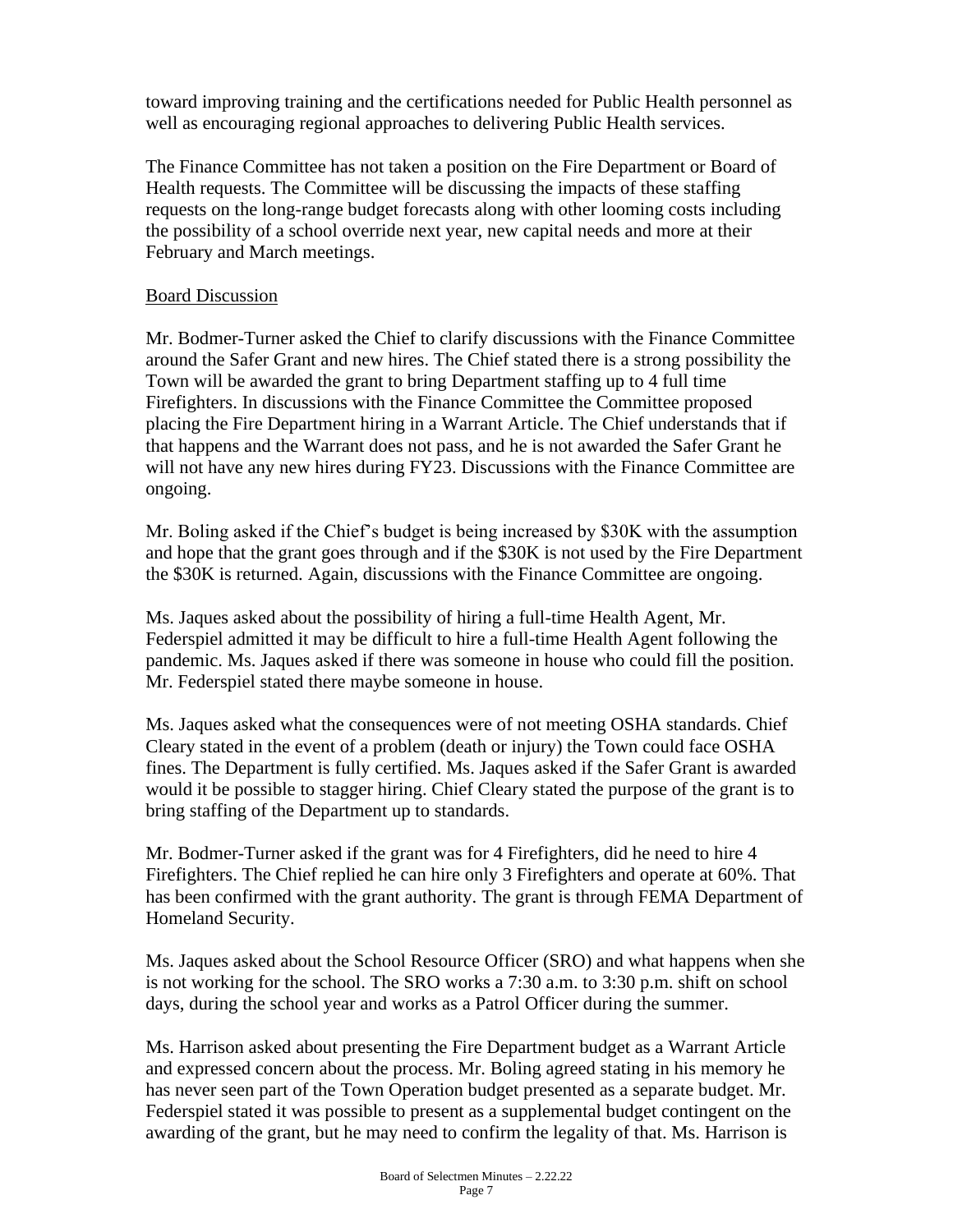concerned about branches of the budget being created. Mr. Boling does not believe that it would be easy to present and understand and will be confusing.

Mr. Federspiel suggested if presented as an Article the process informs voters that eventually they will need to pay for the positions. It is no one's intent to hire Firefighters for 3-years the length of the grant and not support the positions in the future.

# **7. BOS Policies – Continued Review**

Mr. Bodmer-Turner had proposed this agenda item be moved to the March 7, 2022 meeting and is proposing not opening for discussion.

Ms. Harrison has a suggestion for the Policy Review process; she will select several policies with minimum changes (word and/or title edits) and present them in one meeting for Board approval. While other policies requiring more lengthy discussion will be held and addressed one at a time. Ms. Harrison proposes meeting with Mr. Boling and Mr. Federspiel to put together a package for the Board to review. The Board agreed and moved forward to the next agenda item.

# **8. Covid Updates – Town Hall Masking Policy: Hybrid Meetings**

Following a comprehensive discussion, the Board approved the following motions.

*Ms. Jaques moved residents and staff in Town Hall during regular business hours are no longer required to wear a mask effective February 28, 2022. Ms. Harrison seconded the motion. The motion passed unanimously by roll call vote.*

*Mr. Boling moved that at the discretion of the Chair, Boards/Committees may hold hybrid meetings as of March 1, 2022. Hybrid meetings must have a quorum of the Board/Committee present in person with applicants and their representatives present at the discretion of the Chair; all other members of the public will attend by Zoom. All Board/Committee members wishing to attend remotely must have the approval of the Chair to do so. Ms. Jaques seconded the motion. The motion passed unanimously by roll call vote.* 

# **9. Consent Agenda a) BOS Minutes February 7, 2022**

*Ms. Jaques moved to approve the Consent Agenda as amended; Mr. Boling seconded the motion. The motion passed unanimously by roll call vote.*

# **10. Town Administrator's Report: School St. Waterline Work begins 2/28, Special Mtg. 2/25 with Labor Counsel, Sewer District and Sewer Capacity**

**School Street waterline work begins 2/28:** DPW will be starting work related to upgrading water lines and valves along School Street and some of the side streets off School St. Work will begin with valve replacements. The work will require one-lane road use and detours. Notices are going to impacted households this week.